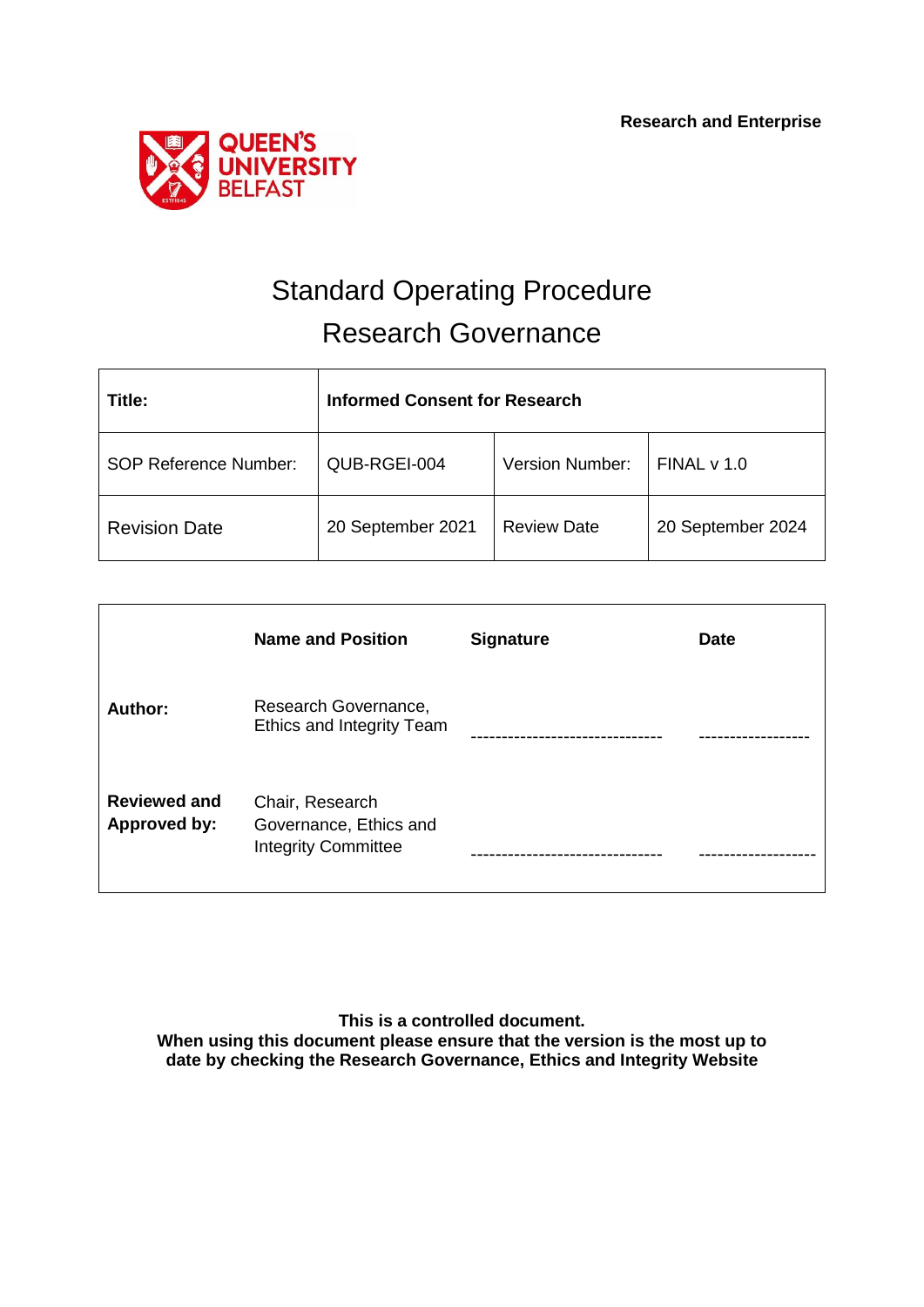## Revision Log

| Previous<br>Version<br>number | Date of<br>Review/Modification | Reason for<br>Review/Modification | <b>New Version Number</b> |
|-------------------------------|--------------------------------|-----------------------------------|---------------------------|
|                               |                                |                                   |                           |
|                               |                                |                                   |                           |
|                               |                                |                                   |                           |
|                               |                                |                                   |                           |
|                               |                                |                                   |                           |
|                               |                                |                                   |                           |
|                               |                                |                                   |                           |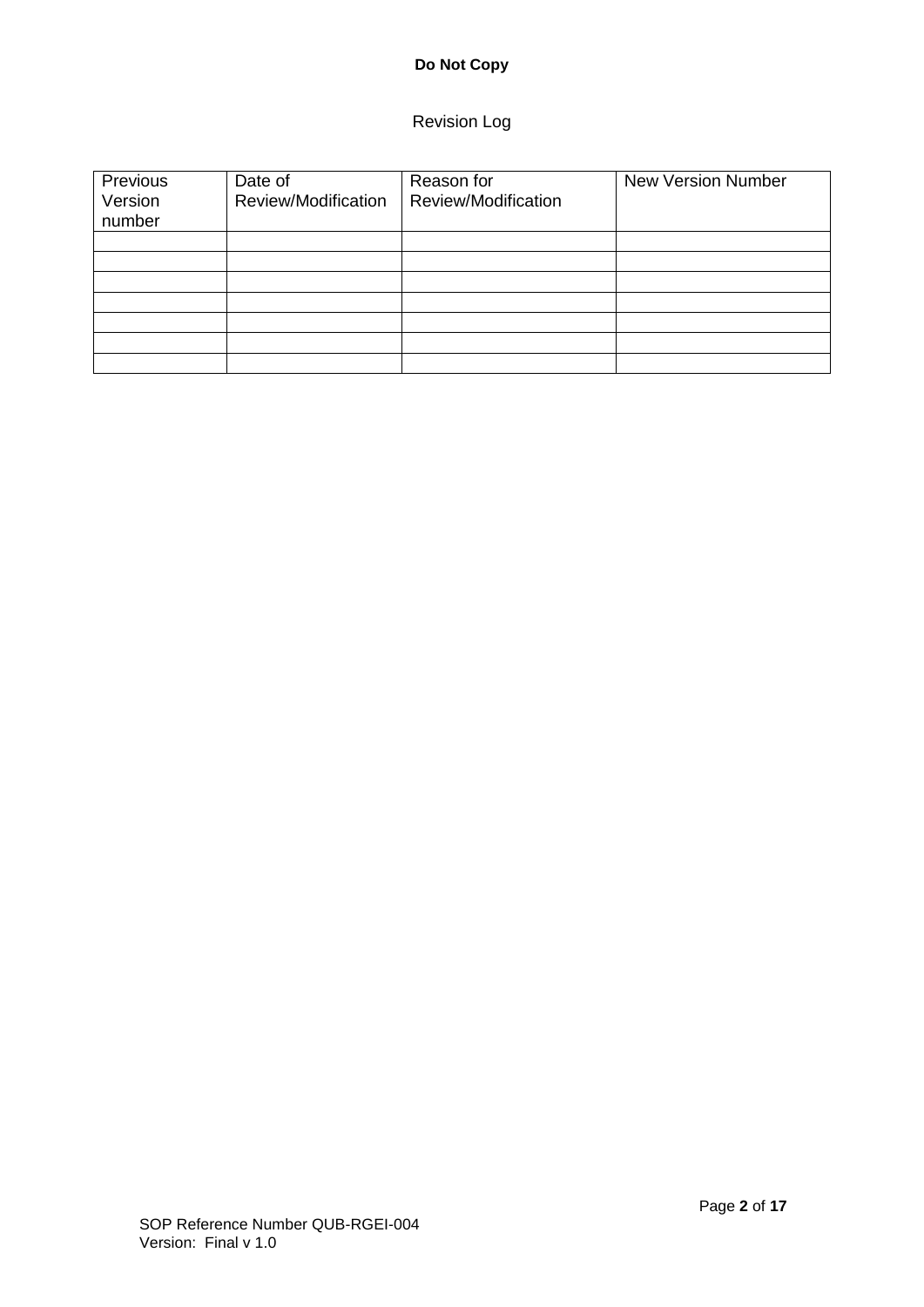#### **1. Purpose**

This Standard Operating Procedure (SOP) and Work Instructions (WI) provides the process for obtaining informed consent from a research participant. The Work Instructions outline the informed consent procedures for adults, who are able to give informed consent and the consent process for persons over the age of 16 who lack the capacity to consent. Contained within the appendices are template documents to support the researcher in the preparation of relevant documentation.

#### **2. Scope**

This SOP applies to all members of University staff; both academic and support staff as defined by Statute 1, including honorary staff, and students who are conducting research within or on behalf of the University, including research regulated by the Human Tissue Act 2004 (HT Act).

Informed consent is a core ethical principle and it remains at the heart of ethical research. It is every researcher's responsibility to respect the wishes of individual research participants. Therefore, the diversity and level of understanding must be respected when obtaining informed consent. Consent is given freely and only after a person has been informed of the nature, significant, implications and risks involved in the research study.

A fundamental principle of the Human Tissue Act 2004, consent is required for the removal, storage and use of human tissue – defined as "relevant material" for the living for research in connection with disorders or the functioning of the human body, or, obtaining scientific or medical information which may be relevant to any person including a future person.

Informed consent is also required for the removal, storage and use of relevant material from the deceased.

Note: The Northern Ireland Biobank and Precision Medicine Centre will have their own procedures and requirements and should not follow this SOP.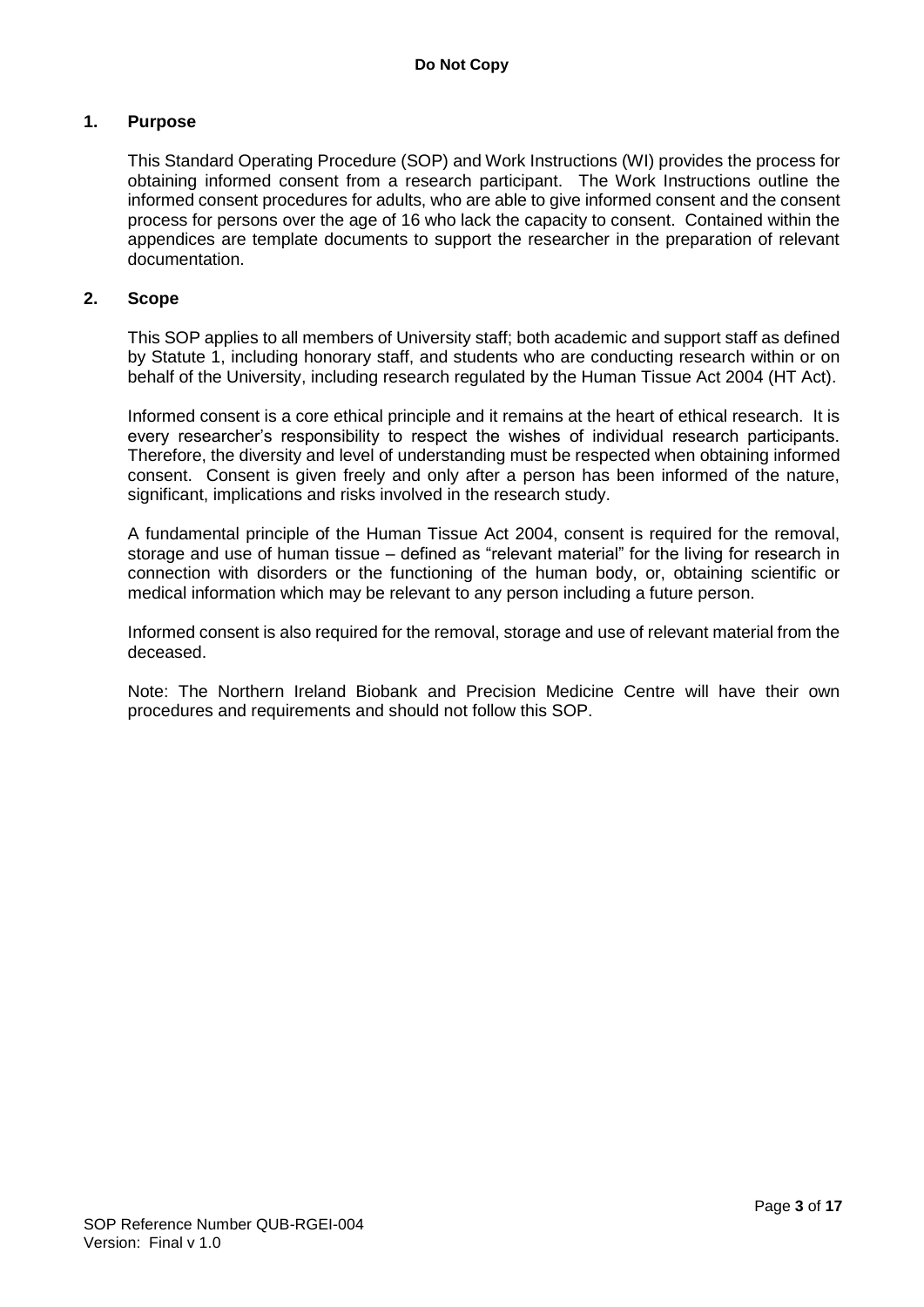## **3. Procedure**

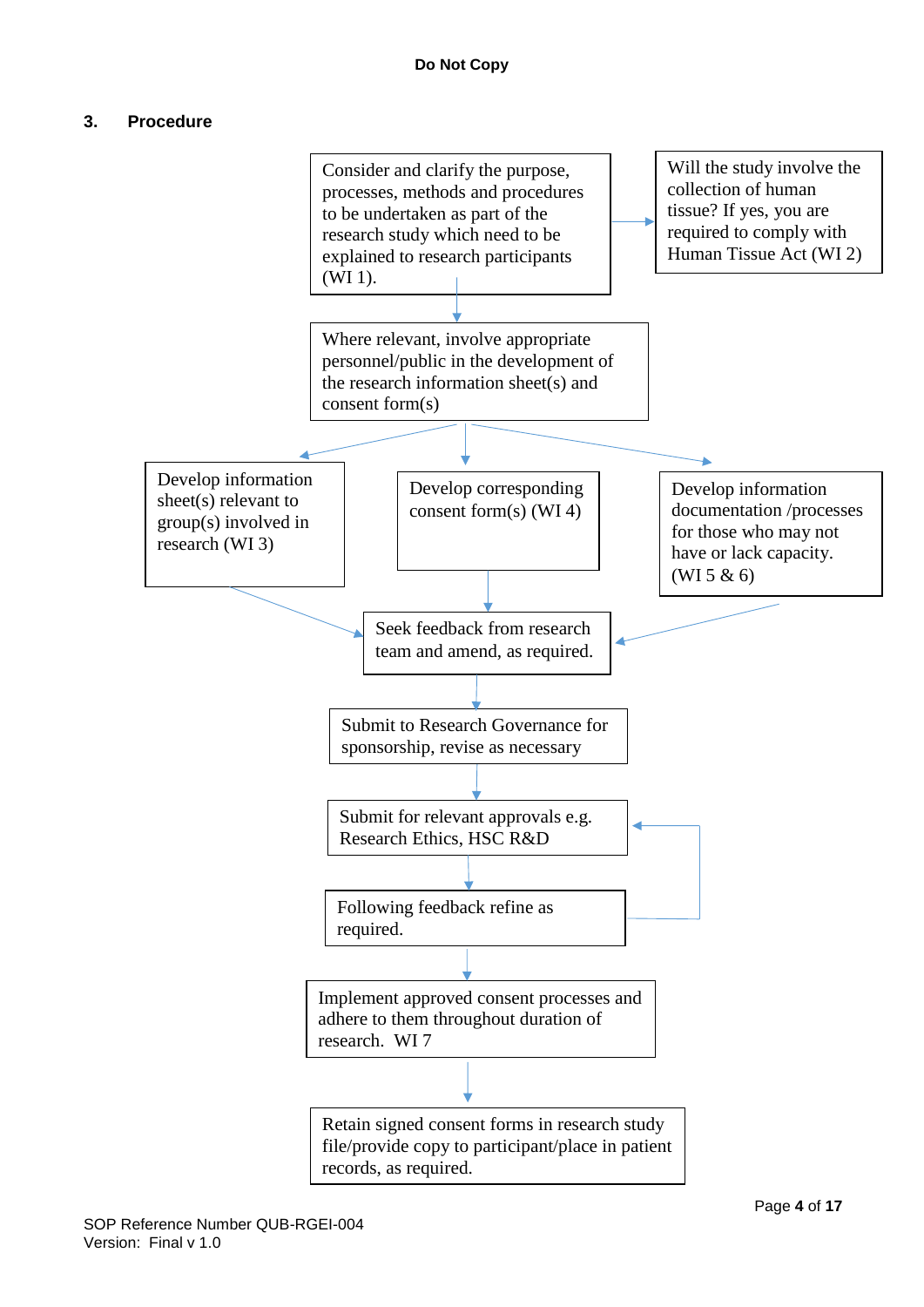#### **4. References**

Informing participants and Seeking Consent [Informing participants and seeking consent -](https://www.hra.nhs.uk/planning-and-improving-research/best-practice/informing-participants-and-seeking-consent/) Health [Research Authority \(hra.nhs.uk\)](https://www.hra.nhs.uk/planning-and-improving-research/best-practice/informing-participants-and-seeking-consent/) (last accessed August 2021)

Human Tissue Authority Code of Practice A Guiding Principles and the Fundamental Principle of Consent

https://www.hta.gov.uk/hta-codes-practice-and-standards-0 (last accessed May 2019)

Money and Valuables & Research Code of Practice, Mental Capacity Act (Northern Ireland) 2016. Department of Health. https://www.health-ni.gov.uk/publications/mcani-2016-moneyvaluables-and-research-code-practice-august-2019

Declaration of Helsinki, 1996 (last accessed May 2019) [https://www.wma.net/policies-post/wma-declaration-of-helsinki-ethical-principles-for-medical](https://www.wma.net/policies-post/wma-declaration-of-helsinki-ethical-principles-for-medical-research-involving-human-subjects/)[research-involving-human-subjects/](https://www.wma.net/policies-post/wma-declaration-of-helsinki-ethical-principles-for-medical-research-involving-human-subjects/)

International Conference on Harmonisation (ICH) Harmonisation Tripartite Guideline: Guideline for Good Clinical Practice E6 (R1):

<http://www.ich.org/products/guidelines/efficacy/article/efficacy-guidelines.html> (last accessed December 2019)

#### **5. Work Instructions and Appendices**

Work Instructions 1 – Methods of Consent,

- Work Instructions 2 Human Tissue Act, Enduring Consent and Consent Exceptions
- Work Instructions 3 Information Sheets for Adults
- Work Instructions 4 Consent Form
- Work Instructions 5 Informed Consent in Minors
- Work Instructions 6 Informed Consent in person who lack capacity
- Work Instructions 7 Processes and Procedures

Appendix 1 - Consent Form Template

Consent forms may vary according to the nature of the study. The template consent form is suitable for most studies but may require alteration. Text in red or within square brackets indicates wording that should be included if appropriate for the study.

Appendix 2 – Participant Information Sheet Template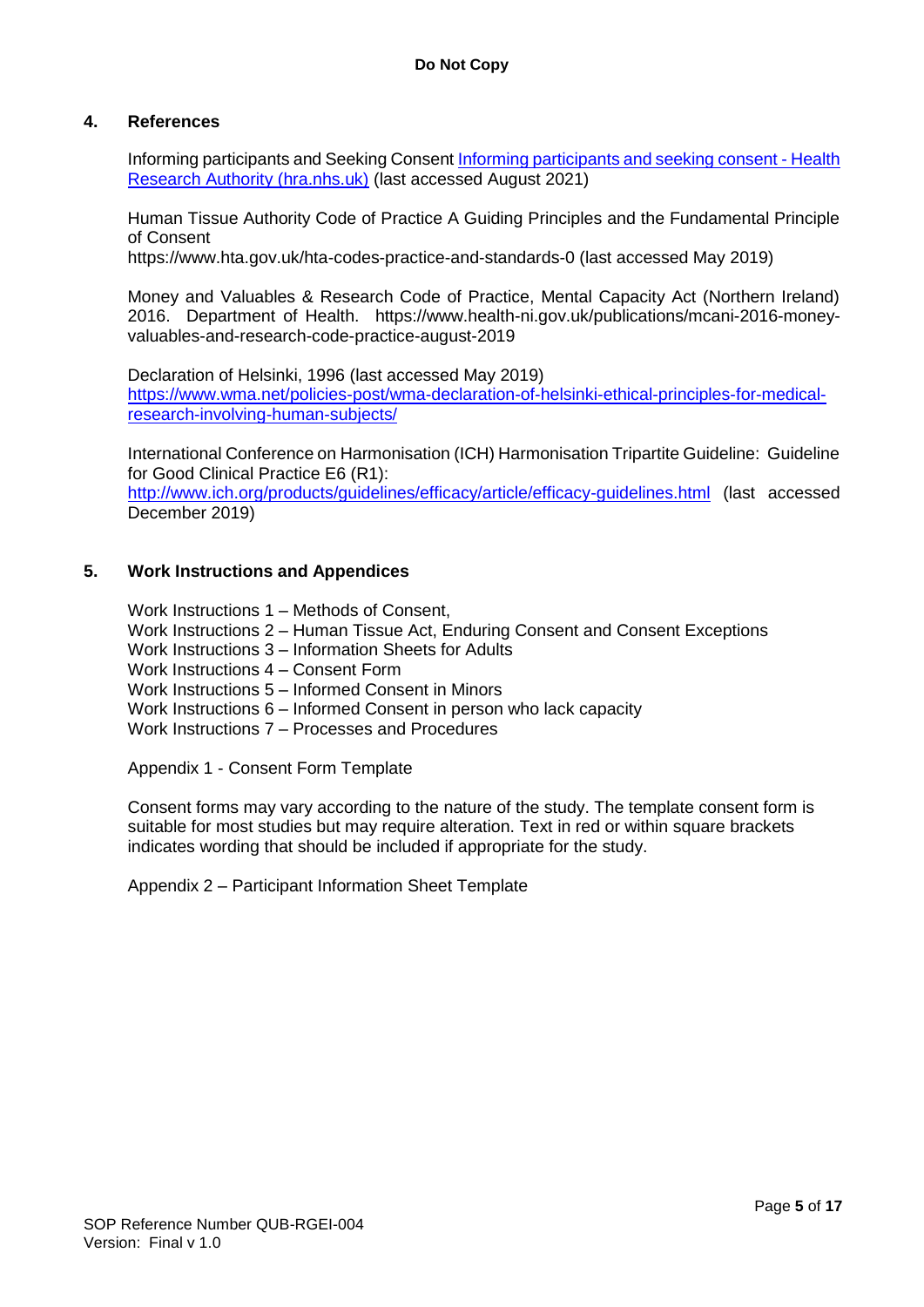## **Work Instructions 1 – Methods of Consent**

- 1. The normal process for recording consent is through obtaining a written record. However it may not be physically possible to obtain this record, or indeed appropriate and so thought should be given to other forms of consent.
- 2. Where a researcher deviates from using written consent this must be justified, in particular, to the research ethics committee.
- 3. The research team must also maintain a written record as to how consent is obtained (think about date, recording the time, location and the method used to record that consent).
- 4. Alternative methods include:
	- a. Use of Verbal Consent often used when undertaking field work where a consent form may cause harm to a research participant.
	- b. On-line appropriate for questionnaires and survey. A statement can be prepared advising participants that by completing the form it is an indication that they have consented to participate in the research.
	- c. Receipt of email where research being undertaken is via an on-line platform the researcher should email the participant the consent statements. The participant should respond to each and confirm their willingness to participate.

#### **Work Instructions 2 – Human Tissue Act - enduring consent and consent exemptions**

- 1. The HT Act permits the seeking of enduring and generic consent to facilitate the use of human tissue in future research. The following should be considered and detailed when seeking enduring consent:
	- Likely nature of the future research (eg disease states to be studied or genetic analysis, creation of cell lines or use in animal models)
	- Whether the tissue could be shared with other collaborators or commercial partners (within the UK and abroad).
	- If tissue samples will be anonymised
	- Whether any future research will be subject to ethical approval.

Note: When enduring consent has been obtained ethical approval for future research projects may be sought from Faculty Research Ethics Committees, if appropriate. Consent Forms providing enduring and generic consent must be retained for the same duration as the human tissue samples are stored under the HTA licence.

- 2. There are exceptions to consent requirements under the HT Act. Consent for research is not required if:
	- The material is an 'existing holding' (i.e. collected prior to the 1st September 2006);
	- The material is imported;
	- The material is from a living person and the researcher is unable to identify the person and the specific research project is approved by a recognised REC (i.e. ORECNI or the equivalent statutory REC). University RECs are not considered to be recognised RECs for this purpose.
- 3. Consent is not required for imported material though, mechanisms must be in place to provide assurance that the tissue has been obtained with valid consent.
- 4. Research involving the use of previously collected tissue (or information) from which individual past or present NHS/HSC users could be identified must be approved by a recognised REC.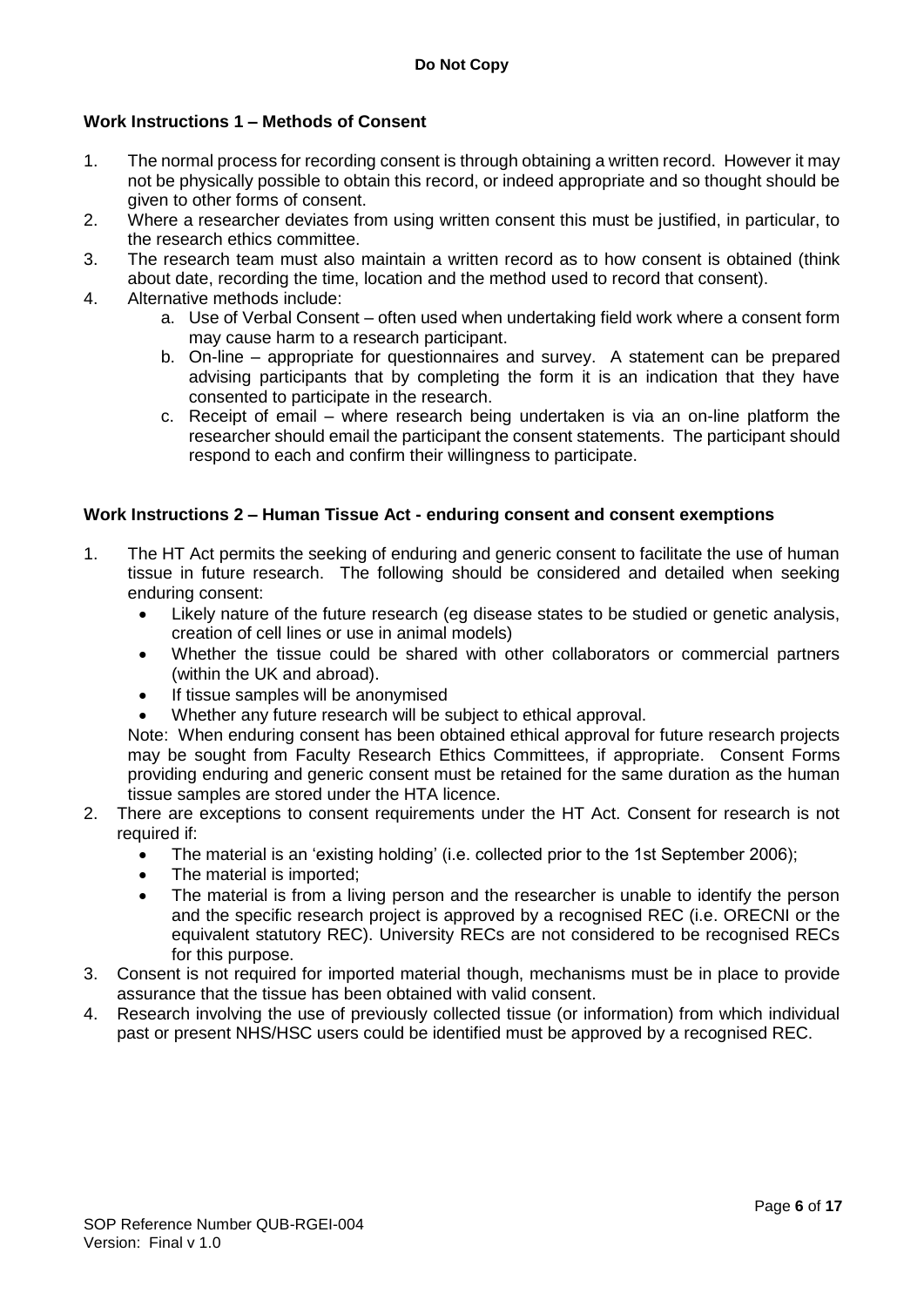## **Work Instructions 3 - Development of Information Sheets (for Adults)**

When developing the information sheets the research team should describe the study and explain:

- 1. Why the participant has been approached and assure them that their privacy and confidentiality will be maintained throughout the study;
- 2. The purpose of the study and any relevant background information. The approximate number of participants involved in the study;
- 3. What the procedures for the study will be i.e. the number of study visits, any blood tests/investigations, including all invasive procedures;
- 4. What human tissue will be collected (if any), the amount of tissue required, how it will be used (including genetic analysis, transfer abroad or commercial research), stored and disposed of as appropriate;
- 5. The potential benefits. Where there is no intended clinical benefit the participant should be made aware of this;
- 6. The foreseen risks or inconveniences to the participant;
- 7. The alternative procedure(s) or course(s) of treatment that may be available, and importantly, the potential benefits and risks;
- 8. The availability of compensation, should something go wrong;
- 9. The anticipated expenses, if any, to the participant and if there are any payments to be made;
- 10. That the person's participation is voluntary and that they may refuse to participate or withdraw, at any time, without any prejudice to them or their future care;
- 11. That the study records / participants medical records will be open to audit/monitoring by the appropriately identified persons within or on behalf of the Sponsor i.e. the University and/or Trust and the necessary regulatory authority(ies). The participant should be assured that their confidentiality will be maintained;
- 12. That giving informed consent does not necessarily mean the participant will be enrolled into the study if it is discovered they do not meet the inclusion/exclusion criteria;
- 13. Where a study is co-sponsored a copy of the signed consent form may be held by both organisations.
- 14. The language used to explain the study should be as non-technical as is practical and should be understandable to the participant. In addition, an appropriate and accessible format should be used when obtaining consent;
- 15. The research participant should be provided with a contact point where he/she may obtain further information about the study;
- 16. The information sheet should be printed on the appropriate headed paper, depending on the Sponsorship arrangements for the specific study;
- 17. The correct title, version number, and IRAS ID where applicable should be clearly visible.

## **Work Instructions 4 – Consent Form**

- 1. Should be printed on the appropriate headed paper, depending on the sponsorship arrangements for the specific study;
- 2. The correct title and version number for the study should be clearly visible and relates to the written information sheet given to the participant;
- 3. Before informed consent may be obtained, the investigator, or a person designated by the investigator, should provide the participant ample time and opportunity to inquire about details of the study and decide whether or not to participate;
- 4. Prior to the person's participation in the study, the written informed consent form should be signed and personally dated by them, or by their legally acceptable representative, if applicable, and by the person who conducted the informed consent discussion;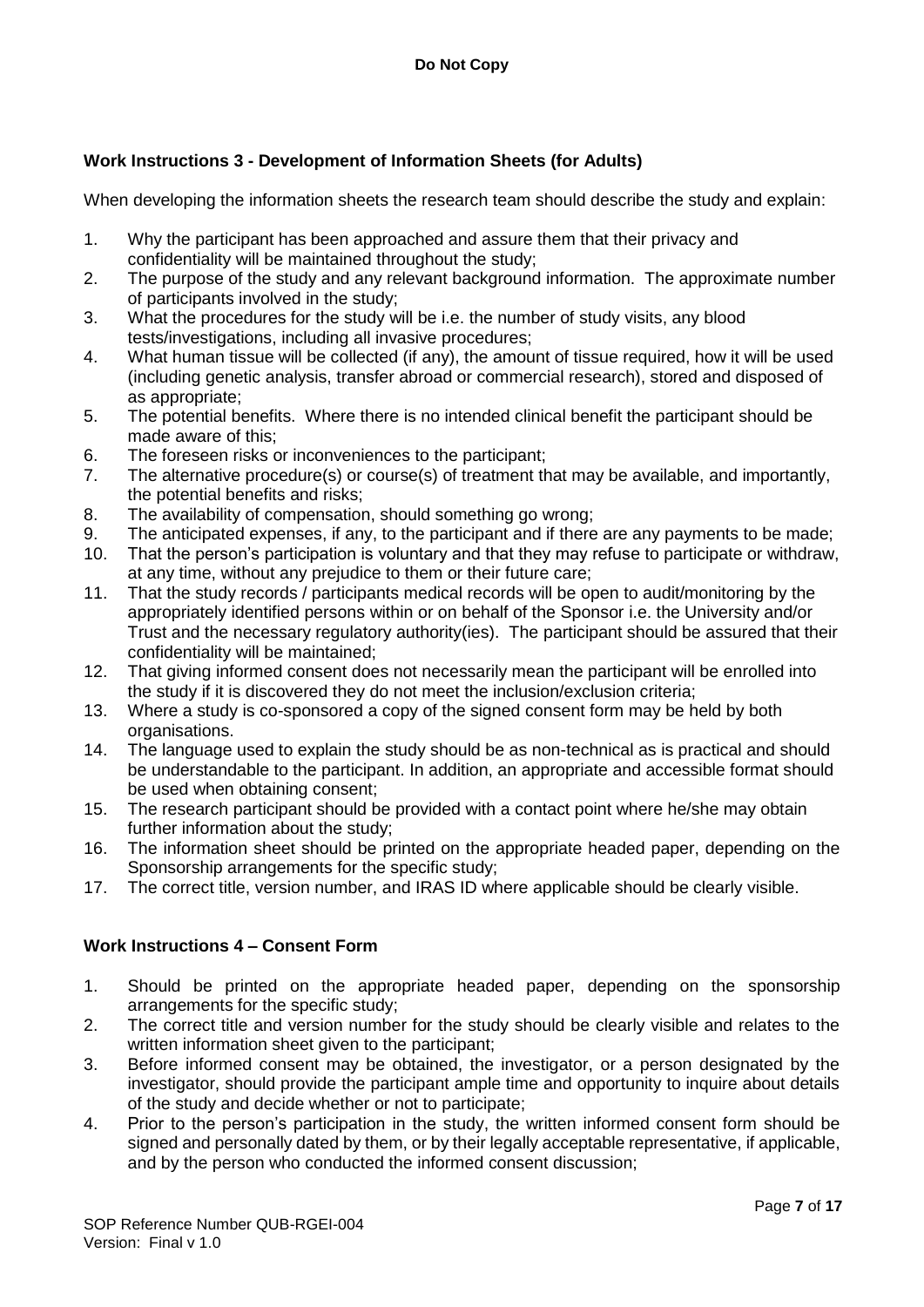- 5. Once all parties have signed the written informed consent form, the participant should receive a signed and dated copy, together with the information sheet and any other written information in relation to the study. For all other studies, a copy of the consent form should be maintained in the study file, as appropriate;
- 6. Neither the research participant nor their representative should be coerced or unduly influenced to participate in the study.

An example Consent Form is provided in Appendix 1.

## **Work Instructions 5 - Informed Consent of Minors**

## **Minors**

- 1. Under the HT Act, a child is defined as a person under the age of 18 years. The [Clinical Trials](http://www.opsi.gov.uk/si/si2004/20041031.htm)  [Regulations, 2004](http://www.opsi.gov.uk/si/si2004/20041031.htm) definition of a minor takes precedence for clinical trials of an investigational medicinal product.
- 2. Under the [Clinical Trials Regulations, 2004,](http://www.opsi.gov.uk/si/si2004/20041031.htm) a minor is a person under the age of 16 years.
- 3. For other research (i.e. non-clinical trial) young people aged between 16 and 18 are usually competent to give consent. If a young person under the age of 16 years has sufficient understanding what is involved and is deemed competent of making an informed decision then he/she can give consent to take part in the proposed research, (i.e. 'Gillick competence<sup>1</sup>). The involvement of those with parental responsibility in the decision should be encouraged, even if the young person is deemed competent. When a child or young person is not deemed competent, parents or those with parental responsibility can consent on their behalf. The child or young person should be informed of the nature of the research in a manner appropriate to their age and their assent obtained as well. The process by which competency is determined should be documented.
- 4. Careful consideration must be given before proceeding with the research when there is discordance between the parent/guardian and the child/young person regarding participation.
- 5. Researchers involved in the consent and recruitment of children and young people must have appropriate consent training.
- 6. The minor should be given information about the study according to his/her level of understanding and from staff with experience of working with the young person.
- 7. The Participant Information Sheet should be written in age appropriate language that the minor can understand, with different versions for different age groups. There should also be a version produced for the legally acceptable representative, as appropriate.

## **Work Instructions 6 – Informed Consent from persons lacking capacity to consent**

## **Northern Ireland**

- 1. The Mental Capacity Act (Northern Ireland) became law on 09 May 2016 and the Code of Practice governing research (Money and Valuables & Research) was implemented on 01 October 2019.
- 2. A person is deemed to lack capacity if, at the material time, he or she is "unable to make a decision for him or herself about the matter, because of an impairment of, or a disturbance in the functioning of the mind or brain".
- 3. It is the researcher's responsibility to enrol a participant onto a research study, subsequently the researcher must be cognisant of the requirements of the MCA. In particular, that the

<sup>&</sup>lt;u>.</u> <sup>1</sup> Gillick competence is the term used in medical law to describe a young person's ability to make a decision regarding consent, The Gillick case (Gillick v West Norfolk and Wisbech Health Authority) determined that where a young person has sufficient understanding to enable them to fully comprehend what is proposed, he or she can consent to treatment themselves.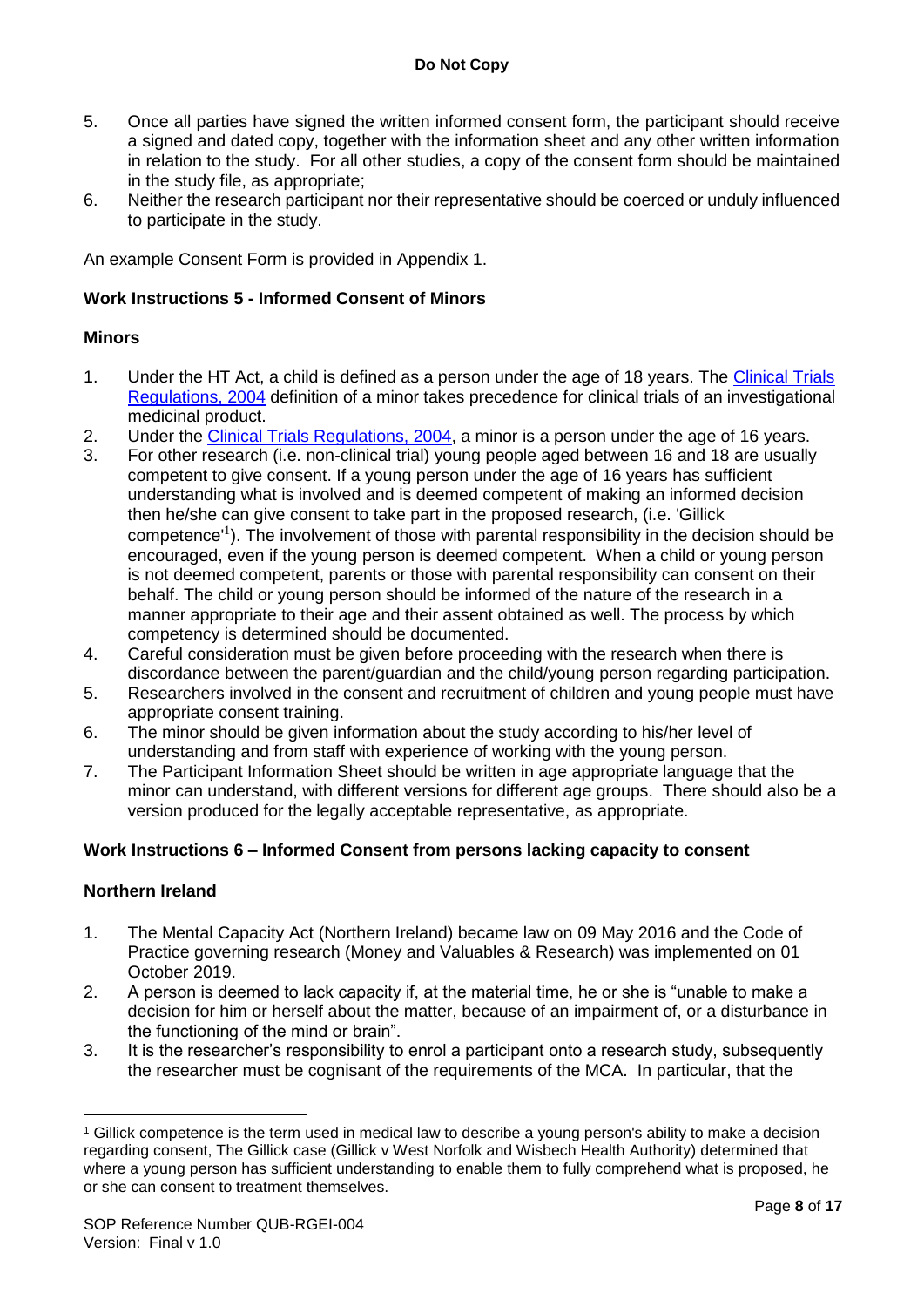interests of the person must at all times be assumed to outweigh those of science and society and;

- i. the research must be connected with the condition which is the cause or contributed to an impairment of, or a disturbance in the function of, the mind or brain or its treatment;
- ii. there must be reasonable belief that research of comparable effectiveness cannot be carried out if the project has to be confined, or relate, to persons who have capacity to consent only;
- iii. it must have the potential to benefit the person and that the burden of the research project is proportionate to the benefit or be intended to provide knowledge of causes or treatment, or care, of persons affected by same or similar conditions as the person;
- iv. nothing can be done to the person to which the person appears to be:
	- objecting except for where the act is done to prevent harm or reduce pain or discomfort;
	- contrary to an effective advance decision to refuse treatment;
	- contrary to a written statement made by the person when they had capacity;
- v. if the person indicates (in any way) a wish to be withdrawn from the project then the person must be withdrawn without delay.
- 4. The researcher must also consult with a person who is engaged in caring or who is interested in the welfare of the person protected by the MCA. The person consulted cannot be engaged with the person in a professional capacity and must be prepared to be consulted. In the event that no one is willing to be consulted, as a last resort, someone must be appointed.
- 5. If the person consulted advises that the person's wishes, feelings, beliefs and values are such that they would likely not take part in the research, the person must be withdrawn from research already started and they cannot take part in new research.

## **England and Wales**

The legal framework that governs the inclusion of adults with incapacity intrusive research (non-CTIMP) in England is the Mental Capacity Act 2005. In England and Wales advice should be sought from a consultee on whether an adult lacking capacity to consent would wish to be included in the research study or not. Consultees do not give consent on behalf of the incapacitated adult, but rather to provide an opinion on the views and feelings of the potential participant. Consultees in England and Wales are:

- i. Personal consultee, i.e. a person who cares for the adult lacking capacity or is interested in that person's welfare, but is not doing so for remuneration or acting in a professional capacity;
- ii. If not available or unwilling to give advice then a nominated consultee i.e. a medical professional who is independent of the study can do so.

In emergency situations in England and Wales, adults lacking capacity to consent may be recruited without the prior advice of a consultee if the following apply

- i. Treatment needs to be given urgently;
- ii. It is not reasonably practicable to seek advice from a consultee;
- iii. The procedure is approved by a NHS Research Ethics Committee; and
- iv. A consultee is consulted as soon as possible to seek advice on the participant's likely views and feelings.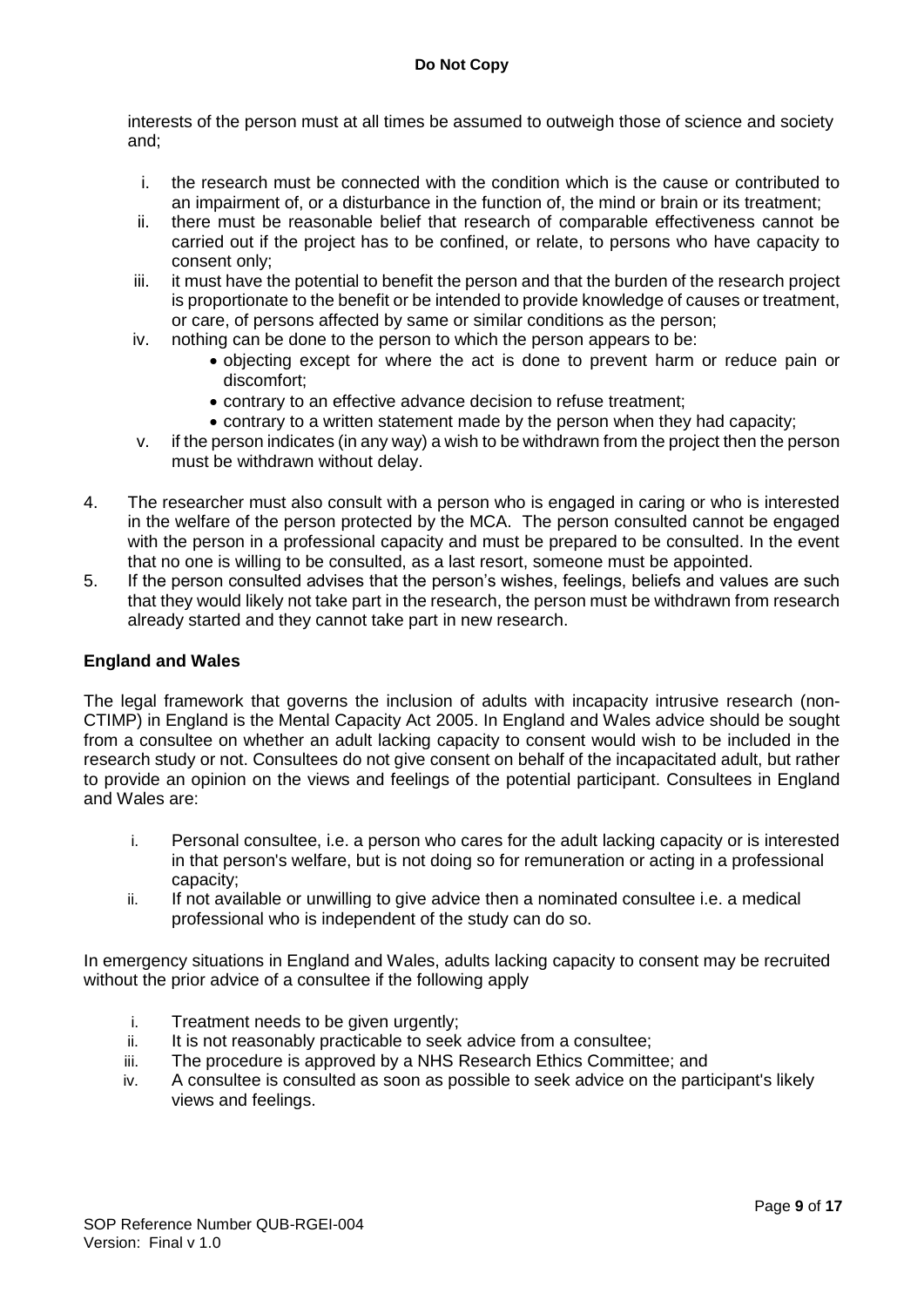## **Scotland**

The legal framework that governs the inclusion of adults with incapacity in non-CTIMP research in Scotland is the Adults with Incapacity (Scotland) Act 2000. Under this legislation, a legal representative can be asked to give consent on behalf of an adult who lacks the capacity to do so themselves. Those who are able to act as a legal representative in non-CTIMPs, in Scotland are:

- i. Adult's Welfare Guardian or Welfare Attorney, if not appointed:
- ii. The adult's nearest relative.

There are no 'exemptions' or alternatives for the involvement of adults not able to consent for themselves in non-CTIMP research in emergency situations.

## **Work Instructions 7 – Consent process and procedures**

- 1. The Informed Consent Form(s) and Participants Information Sheet(s) must be approved by an appropriate Research Ethics Committee, as outlined in SOP QUB-RGEI-003 on the Ethical Approval of Research.
- 2. Potential research participants should be identified and approached and given a verbal explanation of the study. Appropriate visual aids should be used, such as diagrams, to explain the study. Participants should also be provided with the up to date and approved Information Sheet(s) regarding the study;
- 3. Consent is best taken in a private area, ensuring the protection of the potential participant's dignity and affording them respect. It also enables the potential participant to ask questions. Potential participants must be given the time to ask questions throughout the information process and be given adequate and appropriate answers;
- 4. The Consent Form and any other written information to be provided to participants should be revised whenever important new information becomes available, that may be relevant to their consent. This in turn may determine their willingness to continue participating in the study;
- 5. The communication of this information should be documented;
- 6. Depending on the information being imparted to a study participant, it may be appropriate for them to be re-consented to continue their involvement in the study;
- 7. Neither the investigator, nor study staff, should coerce or unduly influence a participant to continue with their participation in a study;
- 8. If a capable adult gives informed consent to take part in a study in accordance with the conditions outlined in Work Instruction 6 above, and subsequently becomes unable to give informed consent by virtue of physical or mental incapacity, the consent previously given when capable remains legally valid, however, as with any research participants cognisance should always be taken as the person's willingness to continue with participation.
- 9. If a capable adult refused informed consent, and subsequently becomes unable to give informed consent, the refusal is legally binding.
- 10. All participants entering into a research project/clinical study must have given their informed consent before they can become involved in the research study. In addition, researchers must remember that informed consent is an ongoing requirement, so they must ensure that participants continue to understand the information relating to the study and any changes in that information and continue to consent throughout the duration of the study.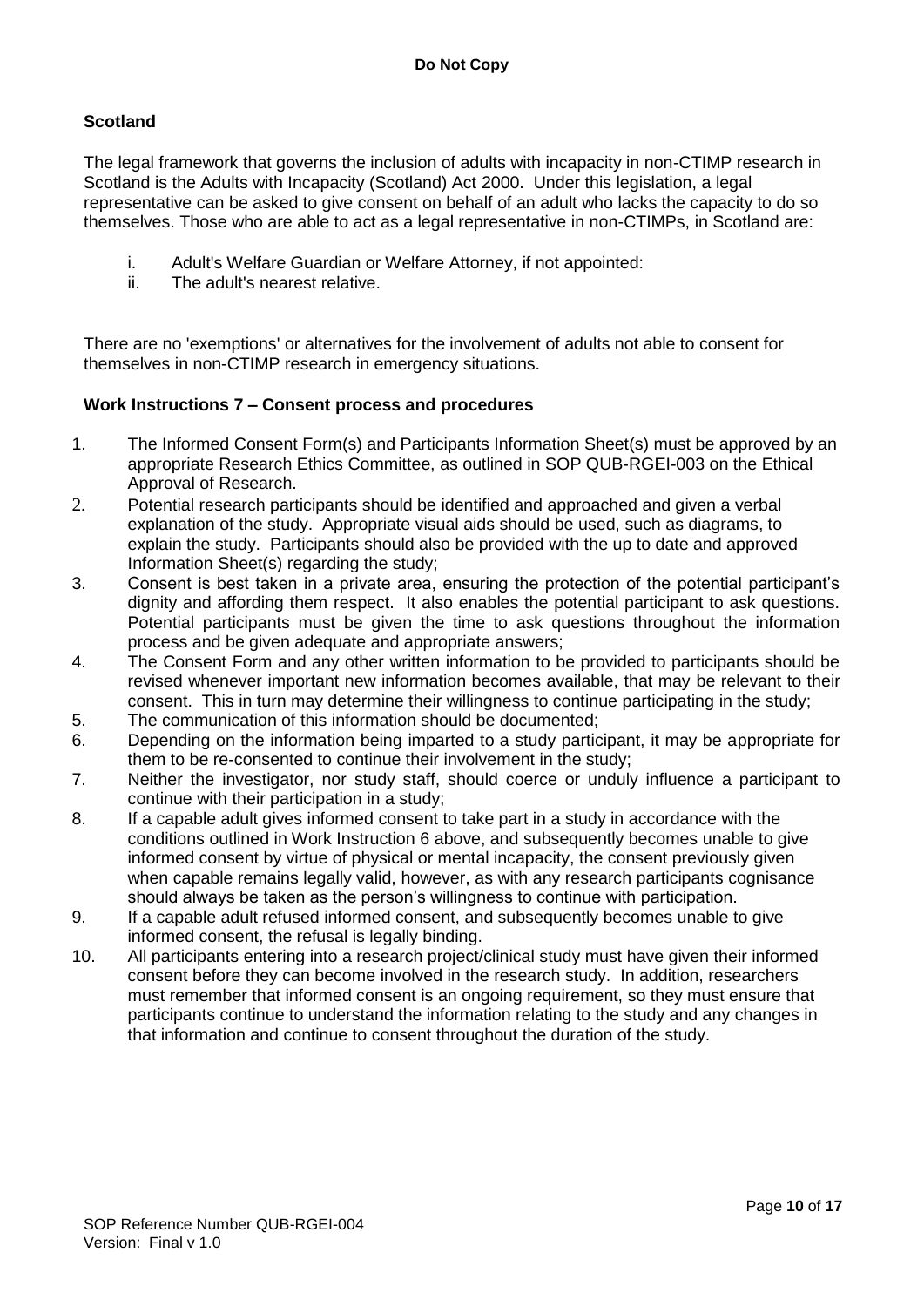QUB-RGEI-004 Appendix 1

## **CONFIDENTIAL**

## **CONSENT FORM**



**Participant Identification Number:** 

| <b>Title of Project:</b>   |  |
|----------------------------|--|
| <b>Chief Investigator:</b> |  |
| <b>Study Number:</b>       |  |

#### **Please initial box**

- 1. I confirm that I have read, or had read to me, and understand the information sheet dated dd/mm/yyyy, version xx for the above study. I have had the opportunity to ask questions and these have been answered fully.
- 2. I understand that my participation is voluntary and I am free to withdraw at any time, without giving any reason and without my legal rights for medical care I being affected.
- 3. I understand the study is being conducted by researchers from Queen's University Belfast and that my personal information will be held securely on University for Trust premises and handled in accordance with the provisions of relevant Data Protection legislation.
- 4. I understand that data collected as part of this study [and relevant sections of my medical records<sup>1</sup> may be looked at by authorised individuals from Queen's University Belfast [and] regulatory authorities [or NHS/HSC Trust] where it is relevant to my taking part in this research. I give permission for these individuals to have access to this information.
- 5. I agree to take part in the above study.
- X. I agree to my GP being informed of my participation in the study [and to my GP/Consultant being informed of any abnormal test results].
- X. I understand that the information I provide may be published as a report. Confidentiality and anonymity will be maintained and it will not be possible to identify me from any publications.
- X. I understand that this study is confidential but there are limits to this confidentiality. Revelations that are criminal [or in clear breach of good medical practice] may require confidentiality to be broken by the researchers.



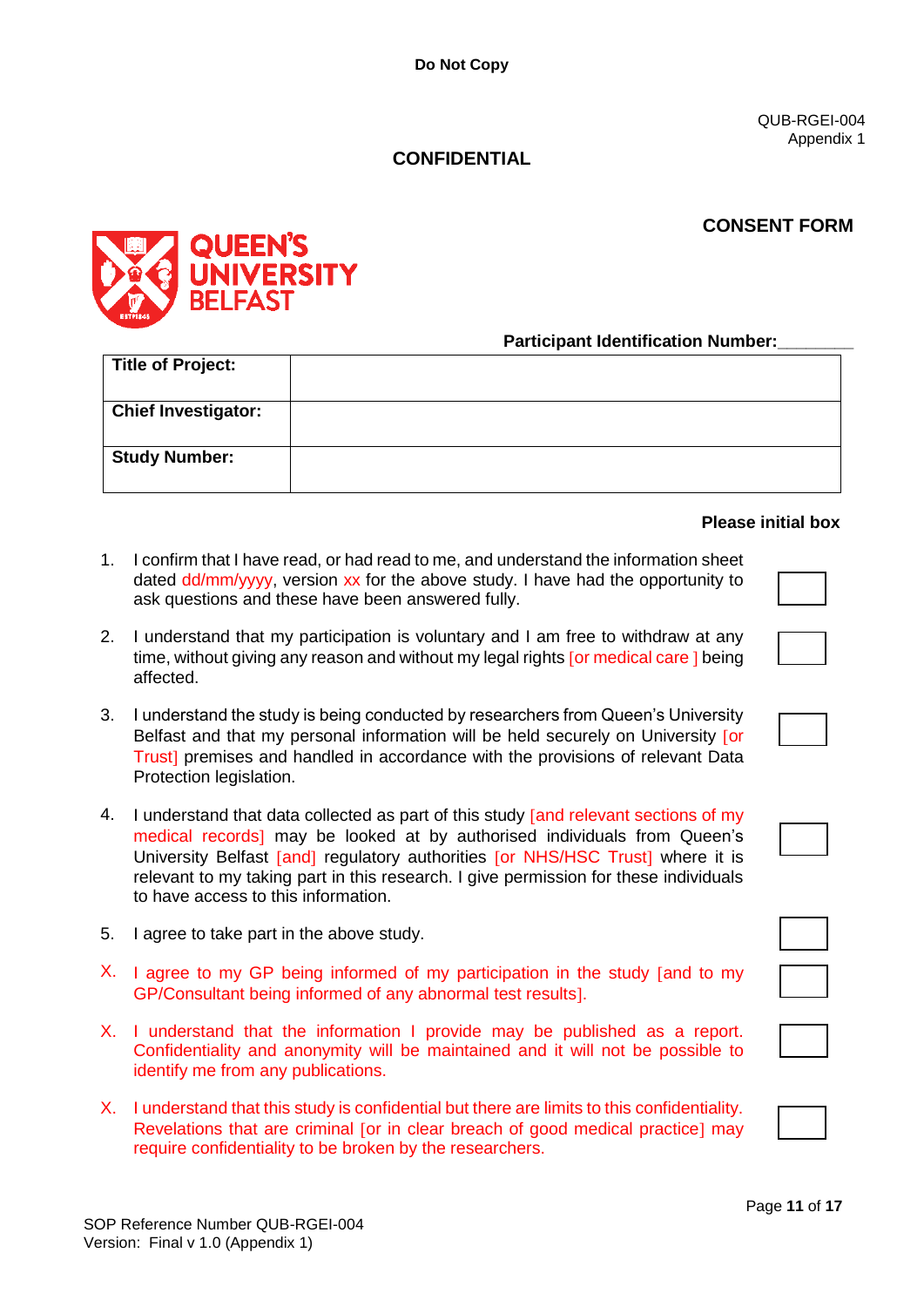- X. I understand that what is discussed during the finterviews or observations or focus group] is confidential with the exception that if I disclose information that indicates that I am at risk of harming myself or others, or in danger of being harmed by someone else, the researcher is legally obliged to pass on this information to *<u>Insert appropriate persons1</u>*.
- X. I understand the finterviews or observations or focus group] will be ftape recorded or video recorded and there is a possibility of direct quotation being used in publications.
- X. I agree to gift my samples to Queen's University Belfast and I consent to the storage and use of my sample for future research, including genetic analysis and commercial research. I understand that I will not benefit financially from any research.
- X. The potential benefits of keeping my [blood or other tissues] for future research have been explained to me and I consent to the storage and use of my [blood or other tissues] for future research, including genetic analysis and commercial research. I understand that I will not benefit financially from any research.
- X. The potential benefits of keeping my blood or other tissues for future research have been explained to me and (please choose one)
	- (i) I consent to the storage and use of my blood or other tissues for future research, to include:
		- Genetic analysis Commercial research Transfer abroad Creation of immortal cell line Use in animal models

## **OR**

- (ii) I do not wish my blood or other tissues to be used for any purpose other than this study
- X. I agree to being contacted at a later date and invited to take part in future studies of a similar nature. I understand that I am only agreeing to receive information and I am under no obligation to take part in any future studies. If you decide not to consent to being contacted in the future it will not have any influence on your involvement in this particular research study [and will not affect any standard of care that you receive].

| Name of Participant (please print)                | Signature | Date |
|---------------------------------------------------|-----------|------|
| Name of Person Taking Consent<br>(please print)   | Signature | Date |
| Chief Investigator or Researcher Contact details: |           |      |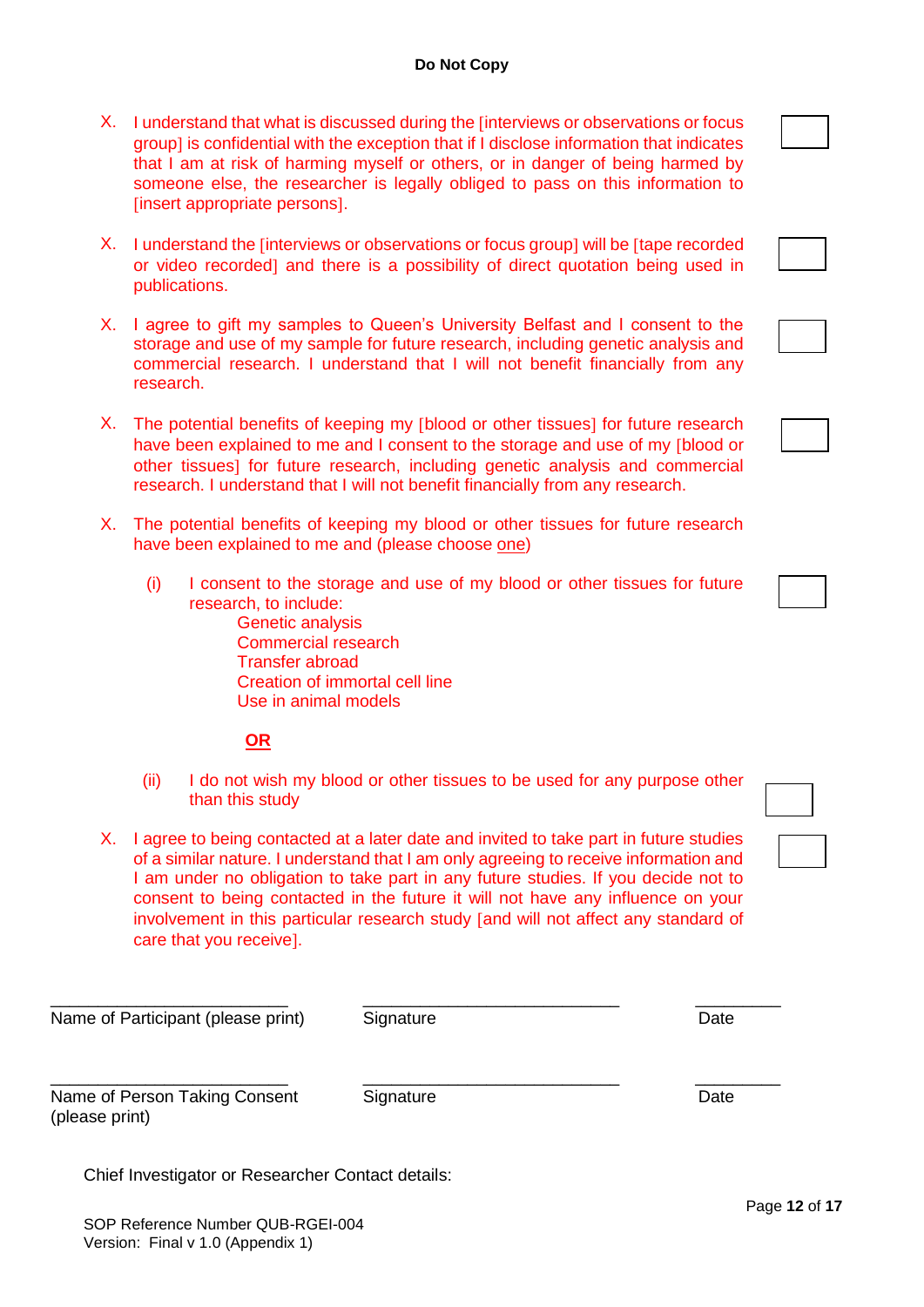QUB-RGEI-004 Appendix 2

*[HEADED PAPER]*



## **Participant Information Sheet**

## *Use the following headings as appropriate.*

**Title of study:** Is the title understandable to a lay person? If not, a simplified title should be included.

## **1. Invitation Paragraph**

This should explain that the patient is being invited to take part in a study. Participation in a study is not required or expected.

*'You are being invited to take part in a research study. Before you decide whether or not to take part it is important that you understand why the research is being done and what it will involve. Please take the time to read the following information carefully and discuss it with others if you wish. Please ask us if there is anything that is not clear or if you would like more information. Thank you for reading this.'*

## **2. What is the purpose of the study?**

The background and aim of the study should be given here in clear language which will be understandable to a lay person.

## **3. Why have I been chosen?**

You should explain how the patient was chosen and how many participants will be in the study. *'You are invited to participate in this study because you [give reasons].'*

## **4. Do I have to take part?**

You should explain that taking part in research is voluntary. For example

*'No. It is up to you to decide whether or not to take part. If you do decide to take part, you will be given this information sheet to keep and you will be asked to sign a consent form. If you choose to take part, you can change your mind at any time and withdraw from the study without giving a reason. A decision to withdraw will not affect the standard of care you receive'*

## **5. What will happen to me if I take part?**

You should describe how long the participant will be involved in the research, if they will need to attend appointments or visit a clinic and where this will be, how long will the visits take and what will happen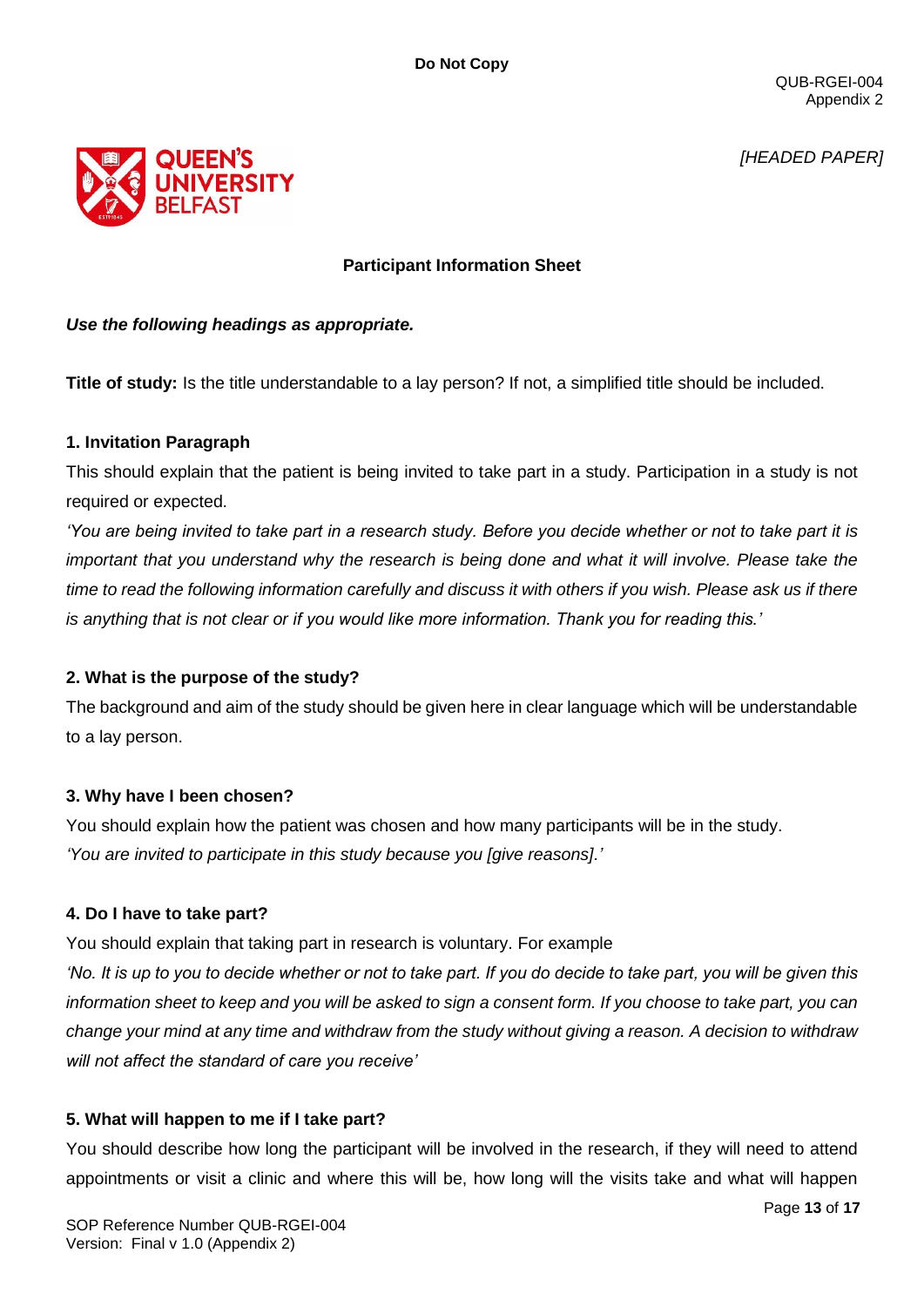during the visits. You should explain if there are additional expenses in attending these appointments and if these will be covered. Details of any procedures, interventions or lifestyle changes involved must also be described (eg blood tests, interviews, questionnaires, food dairies, exercise programmes, focus groups etc).

If the study involves human tissue then details of the type of tissue and how much will be obtained, used and disposed should also be included. The University has a licence from the Human Tissue Authority for the storage of relevant material under the Human Tissue Act. If enduring consent is being sought for use in future studies then this can be described here (include genetic analysis, transfer abroad or commercial use, development of immortal cell lines or use in animal models is relevant). For example:

*'With your permission, we would like to store some of the samples you have given us at the end of the study for future use. These samples will be stored in Queen's University Belfast. Storage of these samples*  will enable us to undertake more research if new knowledge and technology becomes available. We do *not know for sure what these future studies will be but they may involve genetic analysis, sharing samples with collaborators abroad or research in collaboration with partners such as commercial companies. Anonymised data collected as part of the study may also be used to understand the sample analyses. You can indicate on the consent form if you agree to let us retain samples for future use.'*

**If consent to access medical records is being sought then details regarding the type of information sought from the medical records and who will be accessing these should be included in this section.**

## **6. What are the possible risks or disadvantages of taking part?**

Any potential risks or disadvantages associated with the research should be made clear. Examples include side effects of treatments, discovering health related findings, risk associated with procedures, possible impact on insurance etc. Measures to minimise any risk can also be included. For example:

*'There is a small risk of bruising and fainting associated with providing a blood sample. A fully trained individual will take the blood samples to ensure that any discomfort is kept to a minimum.'* 

If there is a likelihood of discovering health related findings about a participant during the research which may affect their well-being (eg abnormal blood test results) permission to contact their GP/Consultant should be sought prior to study participation and consent for information to be shared obtained.

## **7. What are the possible benefits of taking part?**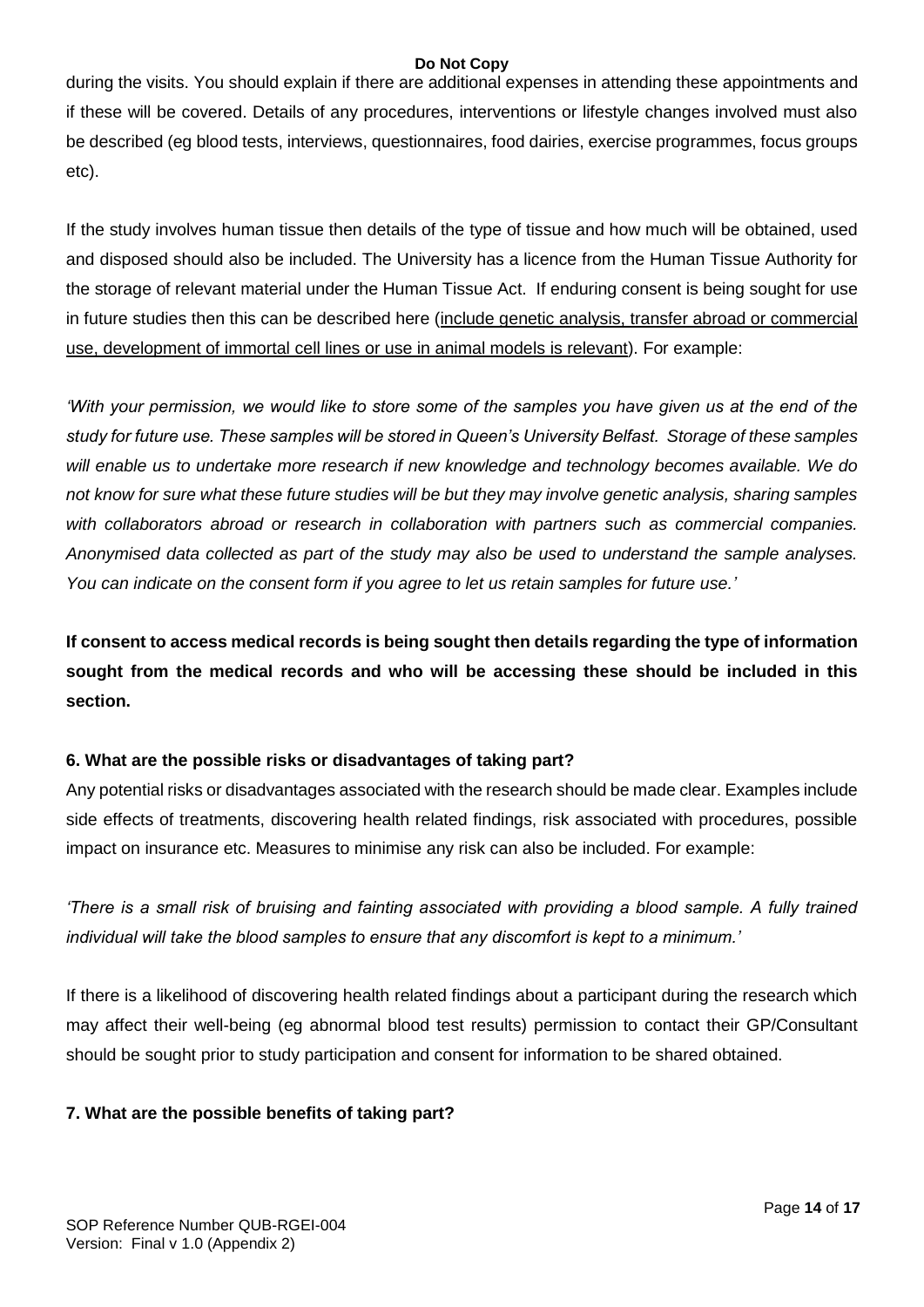Don't over inflate the benefits of the research as this could be seen as being coercive. Where there is no intended direct benefit to the participant from taking part this should be clearly stated. If the research may provide wider benefits to society or to others with a similar condition in the future this can be included.

## **8. What if something goes wrong?**

You should inform participants how complaints will be handled and what redress is available to them. Depending on the nature of the research this may be through the HSC Trusts Complaints Department or in accordance with the University's Complaints from Research Participants Standard Operating Procedure. For example for QUB:

*If you have any concerns about any aspects of the study, you can contact the Chief Investigator, insert contact details. Should you remain unhappy and wish to make a formal complaint, you can contact the Research Governance Team at Queen's University Belfast (Telephone: 028 9097 2529; Email: [researchgovernance@qub.ac.uk\)](mailto:researchgovernance@qub.ac.uk).*

## Or for example the Belfast Health and Social Care Trust:

*If you have a concern about any aspect of this study, you can speak with the Chief Investigator, insert contact details. If you remain unhappy and wish to make a formal complaint you may do so by contacting the Belfast Heath and Social Care Trust's Complaints Department. You can contact them at Complaints Department, Musgrave Park Hospital, McKinney House, 6th Floor, Stockman's Lane, Belfast BT9 7JB. Telephone: (028) 9504 8000, Email: [complaints@belfasttrust.hscni.net.](mailto:complaints@belfasttrust.hscni.net)*

Arrangements for compensation/insurance should also be included in this section as appropriate. The indemnity arrangements will be confirmed as part of the review by the Research Governance Team prior to agreeing Sponsorship.

## **9. Will my taking part in this study be kept confidential?**

You should detail the type of information to be collected, explain how and where data will be stored securely and for how long.

If personal data is to be shared with  $3<sup>rd</sup>$  parties (eg collaborators at other Universities, transcribing service provider) it must be described in this section. If data will be transferred outside the European Economic Area then this should also be made clear.

If there are limits to the confidentiality then these must also be explained. For example, in some types of research there may be a possibility that a participant could provide the research team with information that indicates a risk of harm to a child, criminal behaviour or medical malpractice and this may need to be reported to an appropriate authority. For such reporting disclosure of personal information may be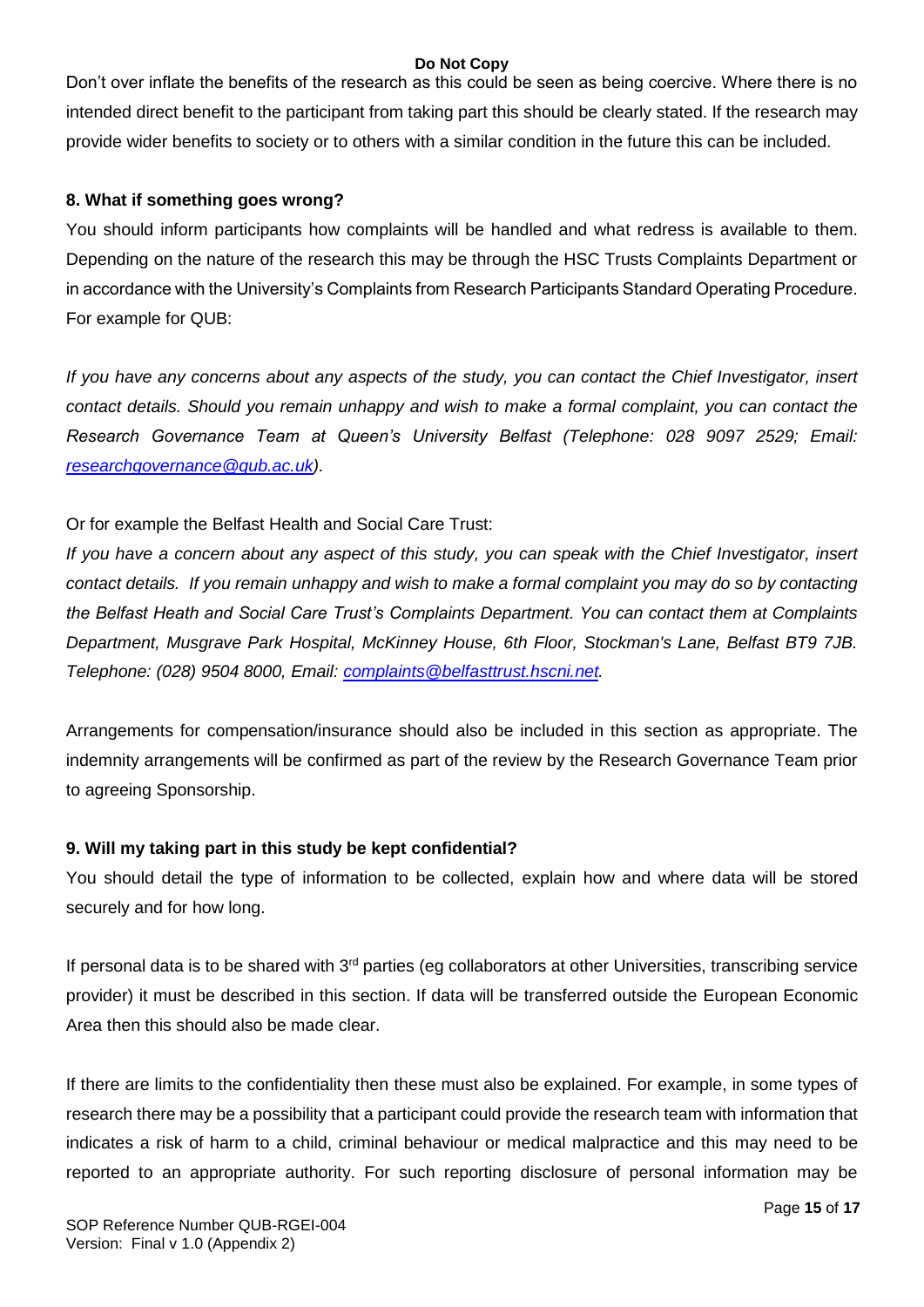required. It must be made clear to participants when such limitations to confidentiality exist. If the research team will be contacting a patient's GP/Consultant to inform them of the study and their patient's participation then this should be indicated and consent should be obtained as appropriate.

The Health Research Authority have issued transparency wording to ensure compliance with GDPR and this wording must be included in the PIS. Details on the wording and associated guidance is available here: [https://www.hra.nhs.uk/planning-and-improving-research/policies-standards-legislation/data](https://www.hra.nhs.uk/planning-and-improving-research/policies-standards-legislation/data-protection-and-information-governance/gdpr-guidance/templates/transparency-wording-for-all-sponsors)[protection-and-information-governance/gdpr-guidance/templates/transparency-wording-for-all-sponsors](https://www.hra.nhs.uk/planning-and-improving-research/policies-standards-legislation/data-protection-and-information-governance/gdpr-guidance/templates/transparency-wording-for-all-sponsors) The specific wording for your study should be included in the PIS and a link to the University's generic Research Privacy Notice

[http://www.qub.ac.uk/privacynotice/Research/ListofResearchPrivacyNotices/PrivacyNoticeforResearchP](http://www.qub.ac.uk/privacynotice/Research/ListofResearchPrivacyNotices/PrivacyNoticeforResearchParticipants.html) [articipants.html](http://www.qub.ac.uk/privacynotice/Research/ListofResearchPrivacyNotices/PrivacyNoticeforResearchParticipants.html) .

\*The University expects primary data to be held securely for a minimum period of 5 years after the completion of a research project. However, researchers must be aware of and comply with any specific requirements of the funding body relating to longer periods of data retention.

#### **10. What will happen to the results of the research?**

You should tell patients what will happen to the results of the research. Do you intend to publish? Will you provide the participants with a summary of the results at the end of the study or can the participants contact the research team if they wish to obtain a copy? It should be made clear that any identifiable information will not be used in publications, unless explicit consent is being sought to attribute them to participants by name. If the research involves interviews and there is a possibility of direct quotations being used in publications/presentations this should be stated.

#### **11. Who is organising and funding the research?**

You should include details of the organisation or company sponsoring or funding the research. If the research is also being undertaken for an educational qualification (eg PhD) this should be made clear.

#### **12. Who has reviewed the study?**

You can give the name of the Research Ethics Committee that has reviewed the study. For example: *This study has been reviewed by the Office for Research Ethics Committees Northern Ireland (ORECNI).* 

## **13. Contact for Further Information**

You should give contact details should potential participants require further information about the study. Remember not all participants will have access to the internet and email so include phone numbers as